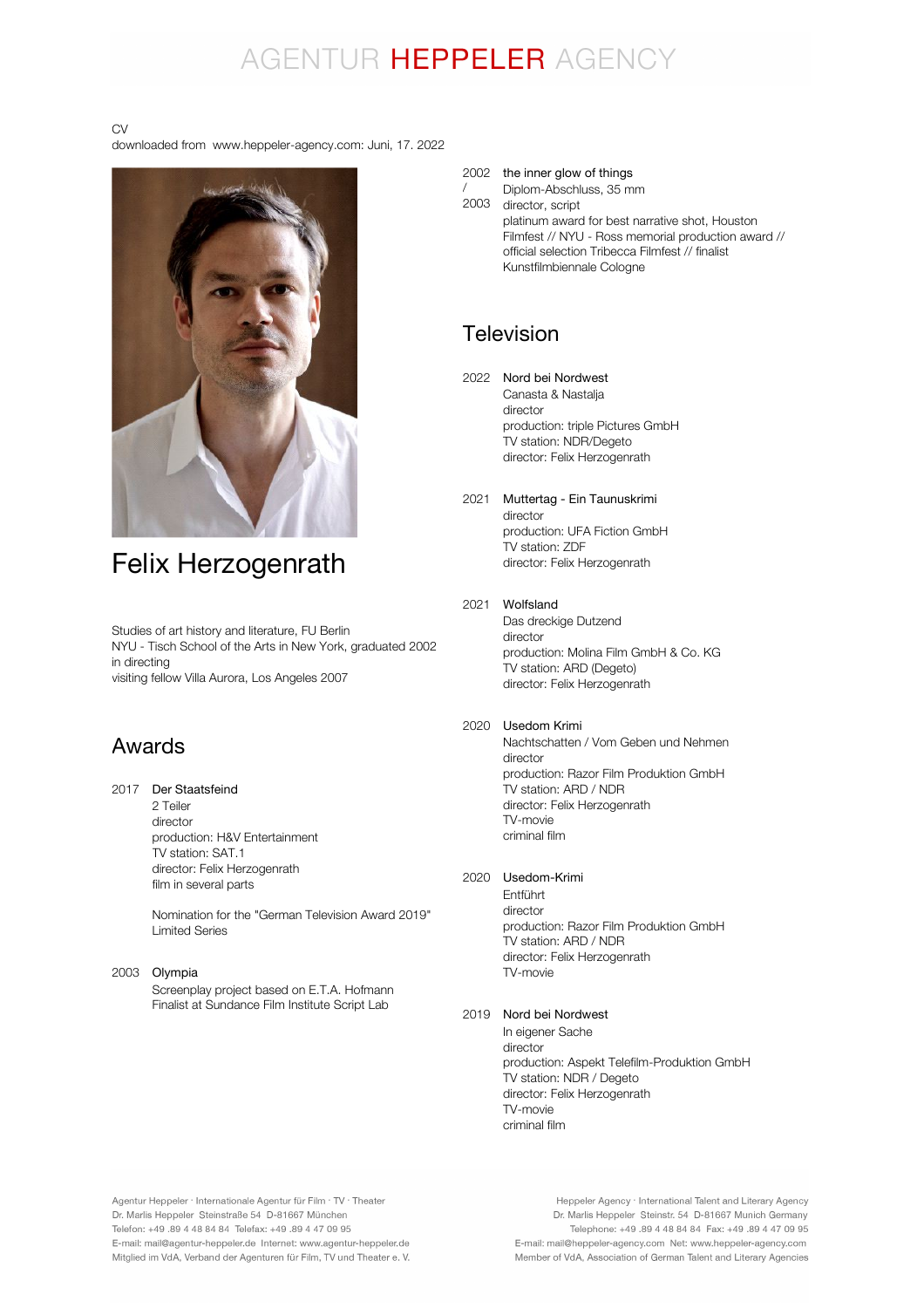# CV Felix Herzogenrath

2019 Das Lied der toten Mädchen director, script adaptation production: all-in-production GmbH TV station: ARD director: Felix Herzogenrath TV-movie 2018 Nord bei Nordwest Frau Irmler director production: Aspekt Telefilm-Produktion GmbH TV station: NDR / Degeto TV-movie criminal film 2018 Tatort Köln Kein Mitleid, keine Gnade director production: Bavaria Fiction GmbH TV station: ARD TV-movie criminal film 2017 Nord bei Nordwest Waidmanns Heil director production: Aspekt Telefilm-Produktion GmbH TV station: NDR / Degeto director: Felix Herzogenrath TV-movie criminal film 2017 Der Staatsfeind 2 Teiler director production: H&V Entertainment TV station: SAT.1 director: Felix Herzogenrath film in several parts 2016 Gefangen im Paradies director production: Venice Pictures GmbH TV station: SAT.1 TV-movie drama 2016 Das dunkle Erwachen WT: Das dunkle Erwachen exposé production: Chestnut Film 2015 23 Cases WT: 23 Cases director production: H & V Entertainment

TV station: SAT.1 series

3 episodes

#### 2015 Ein Fall für Zwei

director production: Novafilm, Odeon TV TV station: ZDF series criminal film 2 episodes

#### 2014 Katie Fforde

director production: Network Movie Film- und Fernsehproduktion GmbH TV station: ZDF TV-movie drama Christmans Special

#### 2014 Der Bergdoktor

Schuld director production: ndF neue deutsche Filmgesellschaft mbH TV station: ZDF TV-movie

Winter-Special

#### 2014 Sibel & Max

director production: ndF neue deutsche Filmgesellschaft mbH TV station: ZDF series

4 episodes

#### 2013 Letzte Spur Berlin

Obdachlos / Schattenengel / Staatsfeindin / Heimatfront / Familienehre director production: Novafilm TV station: ZDF series criminal film

#### 2012 SOKO Wismar

Eingelocht / Stadt, Land, Tod / Tod auf See / Hinter verschlossenen Türen director production: Cinecentrum Berlin Film- und Fernsehproduktion GmbH TV station: ZDF series criminal film

#### 2012 Die Bergretter

Wilde Wasser director production: ndF neue deutsche Filmgesellschaft mbH TV station: ZDF series